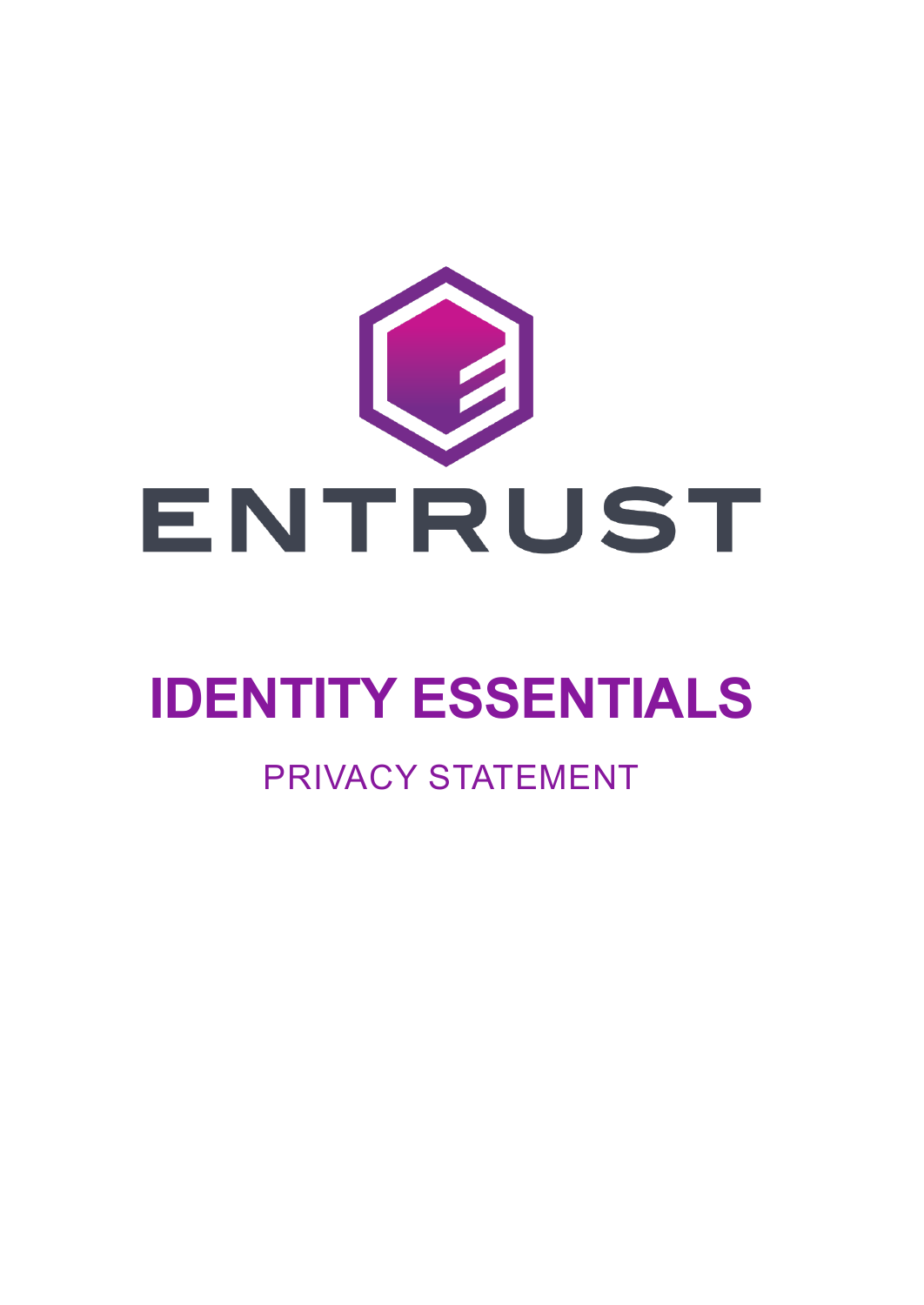

## **Contents**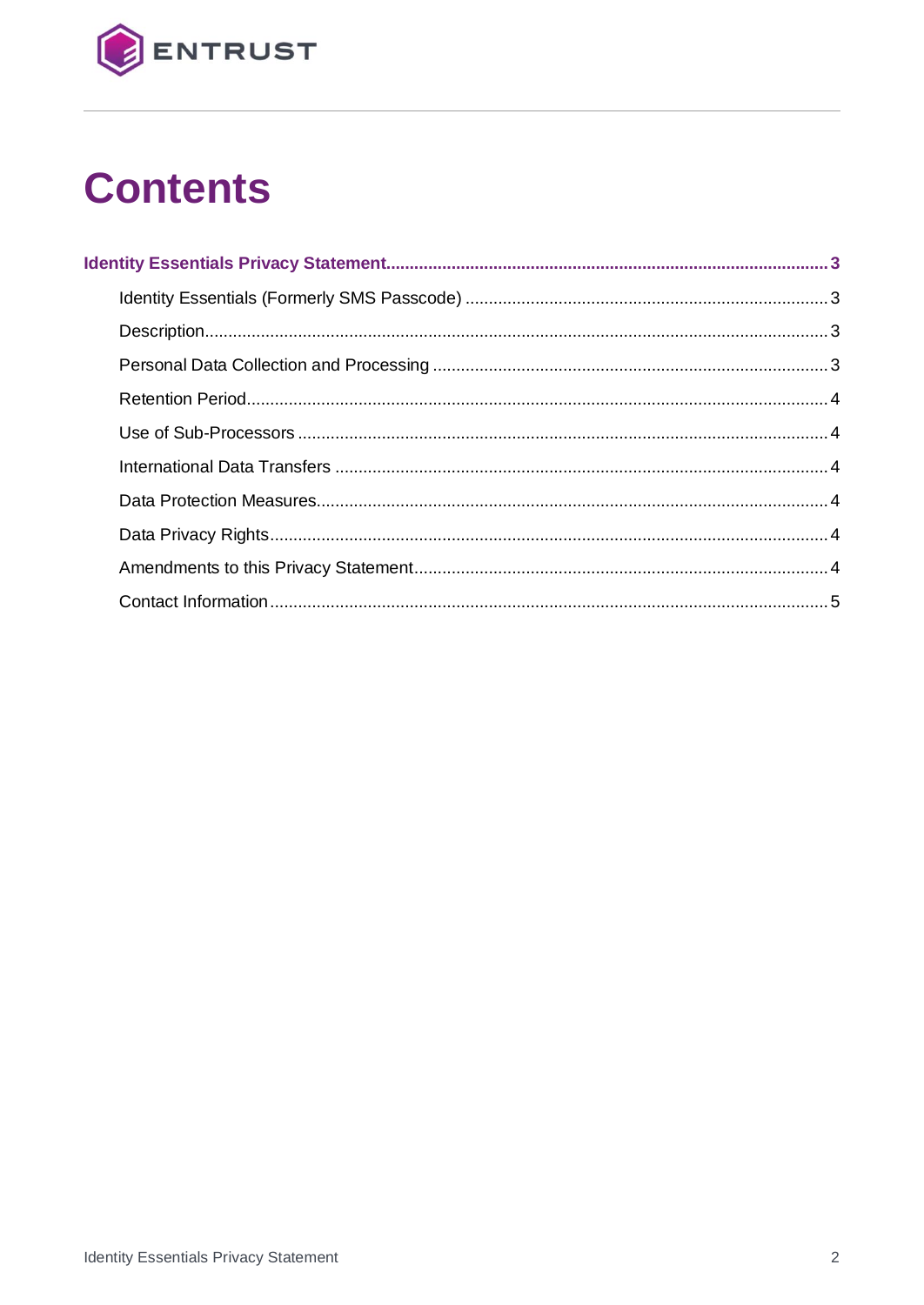

### <span id="page-2-0"></span>**Identity Essentials Privacy Statement**

**Last Updated: May 26, 2021**

#### <span id="page-2-1"></span>**Identity Essentials (Formerly SMS Passcode)**

This product privacy notice describes how Identity Essentials collects and processes personal data pursuant to applicable data privacy laws.

#### <span id="page-2-2"></span>**Description**

Identity Essentials is a multi-factor authentication (MFA) solution for companies seeking a fast, costefficient solution to secure worker identities and enable their remote workforce. Identity Essentials is an on-premises MFA solution that can be extended to the cloud with Identity as a Service.

#### <span id="page-2-3"></span>**Personal Data Collection and Processing**

| <b>Personal Data Type</b>                                                                    | <b>Mandatory/Optional</b> | <b>Purpose for Processing</b> |
|----------------------------------------------------------------------------------------------|---------------------------|-------------------------------|
| Audit information (user actions<br>such as authentication times,<br>self-management actions) | Mandatory                 | User authentication           |
| Custom Attributes (as<br>designed by customer)                                               | Optional                  | User authentication           |
| <b>Email Address</b>                                                                         | Optional                  | User authentication           |
| <b>IP Address</b>                                                                            | Optional                  | User authentication, Auditing |
| Name                                                                                         | Optional                  | User authentication           |
| OTP, Hardware Token, Soft<br>Token, Email                                                    | Optional                  | User authentication           |
| Password                                                                                     | Optional                  | User authentication           |
| <b>Phone Number</b>                                                                          | Optional                  | User authentication           |
| User ID                                                                                      | Mandatory                 | User authentication           |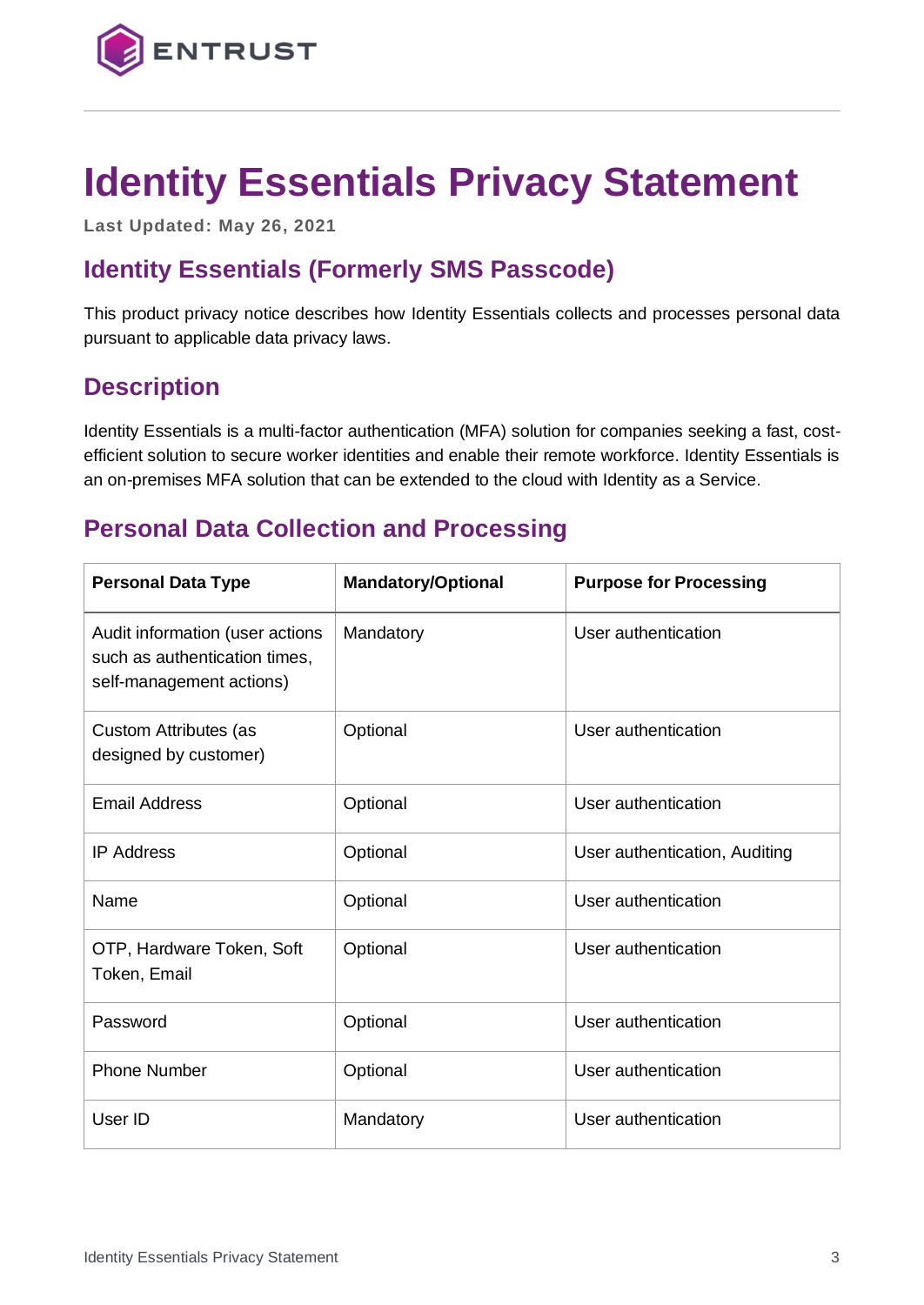

#### <span id="page-3-0"></span>**Retention Period**

The personal data captured by Identity Essentials is kept until the user is deleted by an administrator. Any other retentions periods are set by the Customer.

#### <span id="page-3-1"></span>**Use of Sub-Processors**

For the current list of sub-processors, visit [https://www.entrust.com/legal-compliance/privacy/sub](https://www.entrust.com/legal-compliance/privacy/sub-processors)[processors.](https://www.entrust.com/legal-compliance/privacy/sub-processors)

#### <span id="page-3-2"></span>**International Data Transfers**

Identity Essentials is an on-premise solution which allows customers to elect where to store or transfer data.

An optional component of Identity Essentials is available for Customers who would like to use Entrust Cloud Dispatch. This optional component uses Microsoft Azure to dispatch one time passwords (OTPs) to the application via SMS or voice. Customers can select to have their data hosted in either the United States or the Netherlands. If the Customer is located in a different country than the one they have selected for hosting, there may be cross-border transfers of personal data. Any crossborder transfers of personal data associated with this optional component are made in accordance with relevant data privacy law requirements (e.g., the Standard Contractual Clauses for EU personal data transferred out of the EU).

#### <span id="page-3-3"></span>**Data Protection Measures**

For more information on how Entrust processes personal data collected by this product, please refer to Schedule 2, Appendix 2 of our standard customer data processing agreement (DPA) found [here.](https://www.entrust.com/-/media/documentation/licensingandagreements/dpa---entrust-acting-as-processor.pdf)

#### <span id="page-3-4"></span>**Data Privacy Rights**

The Customer is the data controller for all personal data collected by Identity Essentials. Entrust Corporation, as the data processor, will assist the Customer, to the extent reasonable and practicable, in responding to verified data subject access requests the Customer receives with respect to Identity Essentials.

#### <span id="page-3-5"></span>**Amendments to this Privacy Statement**

We reserve the right to amend this Product Privacy Statement from time to time as our business, laws, regulations and industry standards evolve. Any changes are effective immediately following the posting of such changes to [https://www.entrust.com/legal-compliance/data-privacy/product-privacy](https://www.entrust.com/legal-compliance/data-privacy/product-privacy-notices)[notices.](https://www.entrust.com/legal-compliance/data-privacy/product-privacy-notices) We encourage you to review this statement from time to time to stay informed.